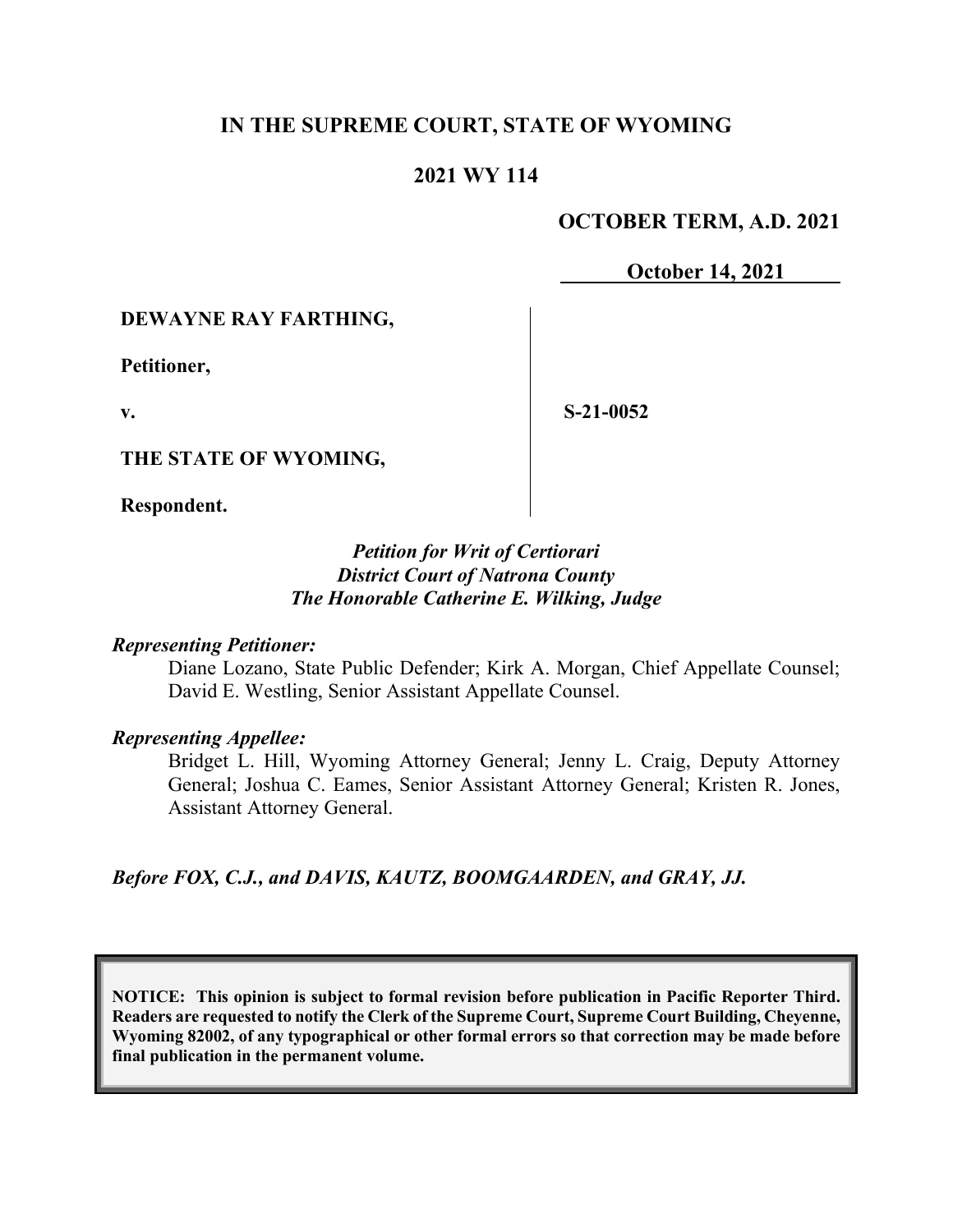## **BOOMGAARDEN, Justice.**

[¶1] Dewayne Ray Farthing contends the district court abused its discretion when it revoked his probation. We affirm.

# *FACTS*

[¶2] In July 2018, the State charged Mr. Farthing with conspiracy to deliver methamphetamine. After accepting his guilty plea, the district court in Casper, Wyoming sentenced him to three to four years imprisonment but suspended his sentence on the condition that he successfully complete three years of supervised probation. The court imposed various probation terms and conditions in his judgment and sentence, including: "1. That [Mr. Farthing] be under the direct supervision of the Wyoming Department of Corrections, Probation and Parole, and shall obey that Department's rules and regulations."

[¶3] The State petitioned to revoke Mr. Farthing's probation in February 2020.<sup>[1](#page-1-0)</sup> In two separate allegations, the State claimed that Mr. Farthing had failed to report to his probation officer as directed since November 15, 2019[2](#page-1-1) and failed to comply with a sanction his probation officer imposed in October 2019 that increased his reporting requirements for the next 60 days.<sup>[3](#page-1-2)</sup> It asserted that both failures violated the condition in his judgment and sentence that required him to be under the supervision of the Department of Corrections, and to obey its rules and regulations.

[¶4] Mr. Farthing's probation officer, Agent Andrew Gitlitz, testified at the March 2020 revocation hearing. Agent Gitlitz took over Mr. Farthing's case in June 2019, at which time Mr. Farthing was required to report at least once a month. At an October 10 meeting, however, due to missed report dates, Agent Gitlitz imposed a sanction that required Mr. Farthing to report in person every other week for the next 60 days. He explained to Mr. Farthing that if he needed to miss a report, he was to contact Agent Gitlitz to reschedule. After excusing Mr. Farthing from his October 25 reporting, Agent Gitlitz tried to arrange a home visit with Mr. Farthing in early November but could not reach him.

[¶5] Agent Gitlitz testified that he heard nothing from Mr. Farthing until November 25, when he received a text message saying "I got to take my son somewhere safe right now his mom is being crazy and kicked us both out in the cold. I can<sup>[']</sup>t let him suffer. I<sup>[']</sup>]

<span id="page-1-0"></span><sup>1</sup> The State also petitioned to revoke Mr. Farthing's probation in a separate burglary case based on the same alleged violations. Mr. Farthing admitted the probation violationsin that case, after which the court revoked his probation and imposed a prison sentence. Mr. Farthing timely appealed that decision, and we affirmed. *See Farthing v. State*, 2020 WY 112, 469 P.3d 1214 (Wyo. 2020).

<span id="page-1-1"></span><sup>&</sup>lt;sup>2</sup> Agent Gitlitz testified at the revocation hearing that this should have been November 25, 2019—the day he last heard from Mr. Farthing.

<span id="page-1-2"></span><sup>&</sup>lt;sup>3</sup> The State also alleged that Mr. Farthing violated his probation when he got arrested for interference with a peace officer in January 2020. The State later withdrew that allegation.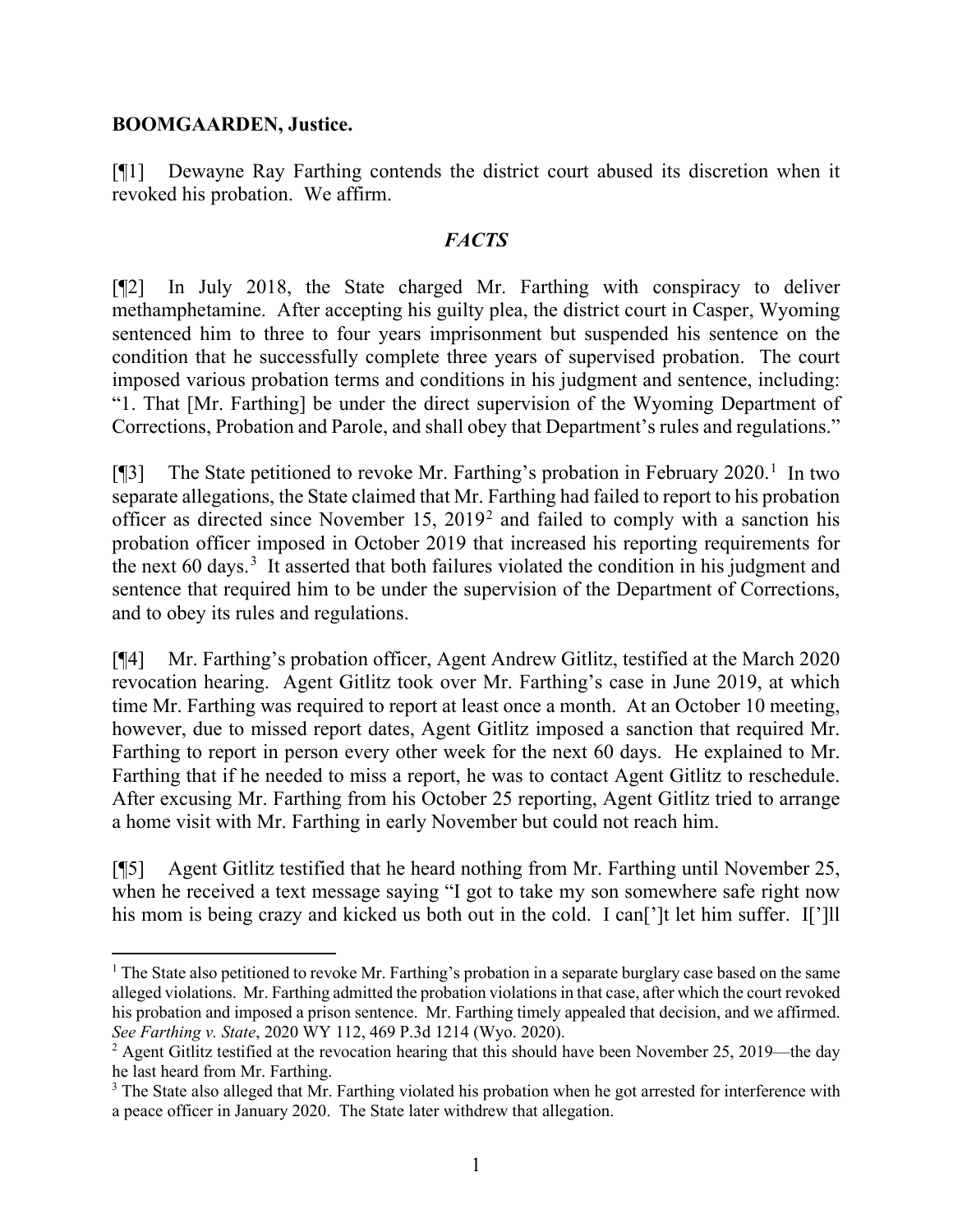let you know when I find out more." On November 27, Agent Gitlitz replied via a text message that said "[y]ou need to update me[.]" Agent Gitlitz again heard nothing from Mr. Farthing until January 2020. On January 14, Mr. Farthing sent a text message that said "[l]ife has been very chaotic this last month. Lots of change. I'll be back in town on Monday. To drop my son off. Will I be a[b]le to see you[?]" Agent Gitlitz did not know whether Mr. Farthing attempted to report that following Monday because it was a holiday and the probation office was closed. After that, Agent Gitlitz testified, he was unable to reply to Mr. Farthing and thought that maybe Mr. Farthing's phone was shut off.

[¶6] Mr. Farthing testified that he remembered Agent Gitlitz sanctioning him with increased reporting requirements in October 2019. Then he explained that when his fiancée kicked him out in November 2019, he and his son were homeless with no other option than to go stay with his sister in Rock Springs, Wyoming. The rest of Mr. Farthing's testimony was vague, and contradictory at times. He first testified that he did not contact Agent Gitlitz again until he brought his son back to Casper, and he could not remember when that was. He then said that he tried to call when he got to Rock Springs, but he could not remember whether he called the probation office or Agent Gitlitz directly, and he could not remember how many times he tried to call, but he believed he left a voice message.

[¶7] According to Mr. Farthing, he was in Rock Springs for "maybe two weeks" before coming back to Casper in early December so his son could see his mom, then he went back to Rock Springs "for a short time" before returning to Casper and getting an apartment he said he could not recall the dates for these events. He also said he thought he last reported to Agent Gitlitz in November 2019, he was arrested on December 23 and/or January 28,<sup>[4](#page-2-0)</sup> and he believed he tried to call Agent Gitlitz sometime in December and texted him sometime in December or January.

[¶8] At the close of the hearing, the court found that the State proved Mr. Farthing's probation violations by a preponderance of the evidence and further found that those violations were willful. The court revoked Mr. Farthing's probation and sentenced him to two and a half to three and a half years imprisonment with credit for time served.

[¶9] This matter is before us on a petition for writ of certiorari, which we granted after Mr. Farthing's counsel failed to file a timely appeal. *See Foote v. State*, 751 P.2d 884 (Wyo. 1988) (holding that certiorari is the appropriate remedy when counsel fails to file a timely appeal as requested).

<span id="page-2-0"></span><sup>&</sup>lt;sup>4</sup> The record supports that Mr. Farthing was arrested for interference with a peace officer on January 28, 2020. It is not apparent from the record whether he was arrested in December 2019.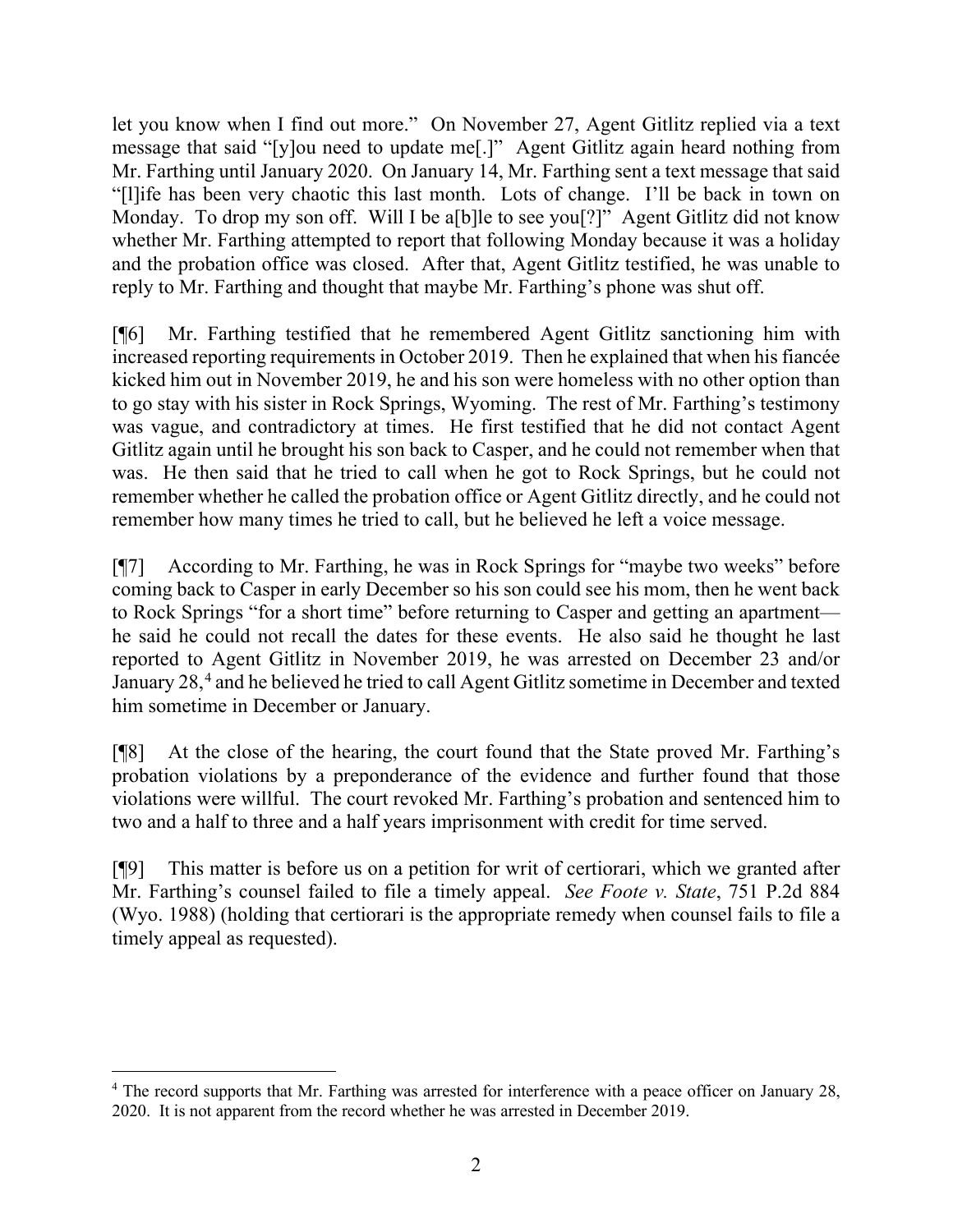### *STANDARD OF REVIEW*

[¶10] We review a district court's probation revocation decision for an abuse of discretion. *Ramos v. State*, 2021 WY 22, ¶ 6, 479 P.3d 777, 779 (Wyo. 2021) (citing *Sena v. State*, 2019 WY 111, ¶ 25, 451 P.3d 1143, 1149 (Wyo. 2019)). Though the court "must afford the defendant due process and base decisions on justifiable facts, 'all that is necessary to uphold [the court's] decision to revoke probation is evidence that it made a conscientious judgment, after hearing the facts, that the defendant willfully violated a condition of his probation.'" *Id.* (quoting *Stroble v. State*, 2020 WY 158, ¶ 8, 478 P.3d 649, 651 (Wyo. 2020)). "We view the evidence in the light most favorable to the district court's determination and uphold its factual findings unless they are clearly erroneous '[b]ecause the trial court heard and weighed the evidence, assessed witness credibility, and made the necessary inferences and deductions from the evidence.'" *Id.* (quoting *Stroble*, ¶ 8, 478 P.3d at 651).

#### *DISCUSSION*

[¶11]

Courts employ a two-part process for probation revocation. The first part is the adjudicatory phase where the district court determines if the probationer violated the terms of his probation. The State is required to prove the probation violation by a preponderance of the evidence. If the district court finds the State met its burden, it moves to the dispositional phase in which it determines the appropriate punishment.

*Id.*  $\parallel$  7, 479 P.3d at 779 (internal citations omitted). If the basis for the revocation is a violation of probation terms "not involving the payment of money, the violation must either be willful or threaten the safety of society." *Miller v. State*, 2015 WY 72, ¶ 8, 350 P.3d 742, 745 (Wyo. 2015) (quoting *Sinning v. State*, 2007 WY 193, ¶ 10, 172 P.3d 388, 390 (Wyo. 2007)). "A court may infer from the evidence presented that a probation violation was willful." *Sena*, ¶ 27, 451 P.3d at 1149 (citation omitted).

[¶12] Mr. Farthing contends the court erred by finding that he willfully violated his probation when he failed to report to Agent Gitlitz as required. He asserts his violations were not willful, but rather that he was unable to report due to factors beyond his control. Whether Mr. Farthing's violations were willful is a question of fact we review for clear error. *See Miller*, ¶ 11, 350 P.3d at 745; *Ramos*, ¶ 6, 479 P.3d at 779. Viewing the evidence in the light most favorable to the district court's determination, we conclude the court's finding that Mr. Farthing's violations were willful was not clearly erroneous.